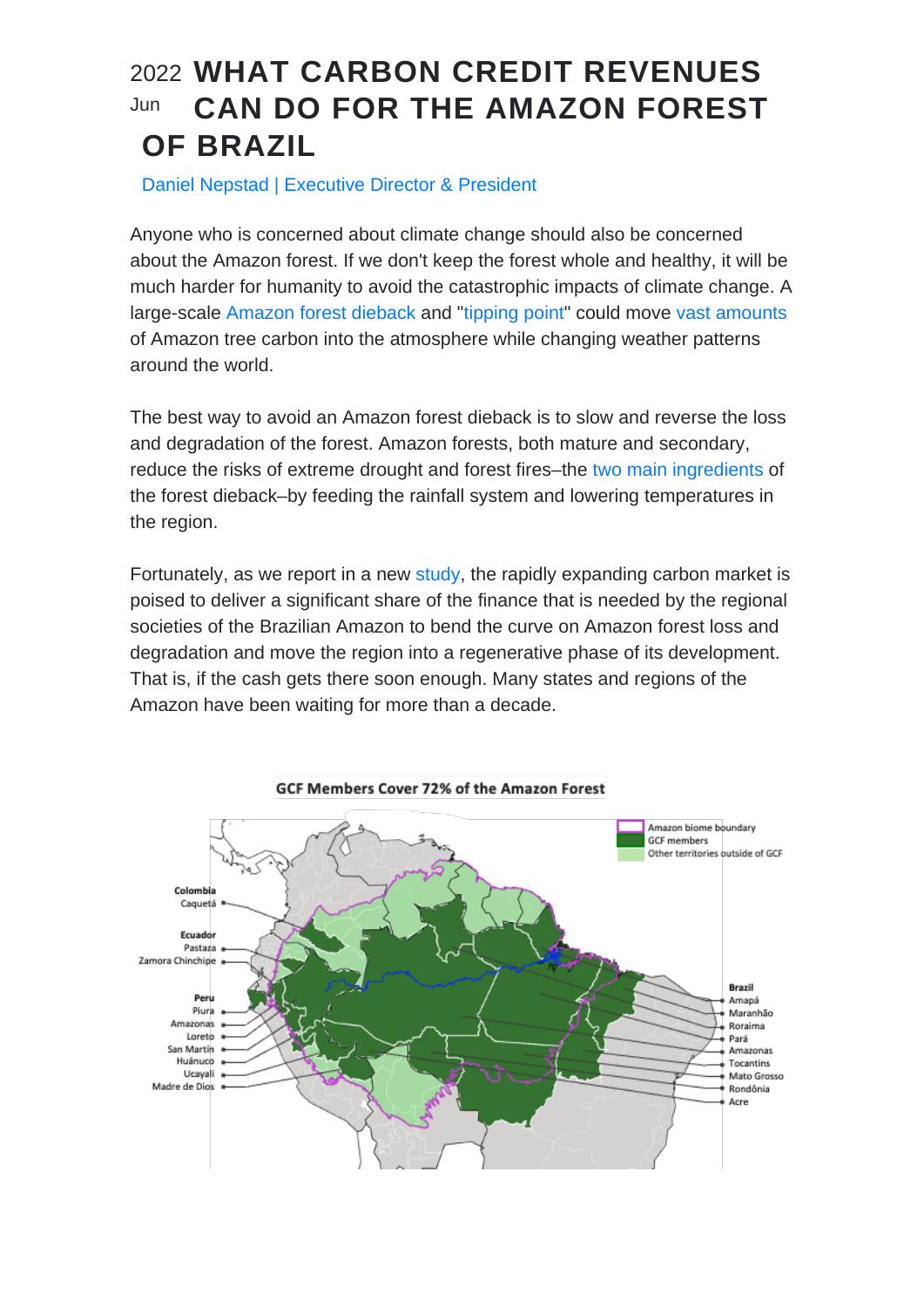The Amazon forest biome and the states, provinces and regional governments that are members of the Governors' Climate and Forests Task Force (dark green).

By "regenerative phase", I mean an Amazon-wide increase in forest cover and health, recovering fisheries, wildlife and aquatic ecosystems, and deepening rainfall security. Abundant, reliable rainfall sustains Amazon ecosystems, its cultures, its food production, its transportation networks, and its economies. And abundant, reliable rainfall depends upon the forest. Where forest loss is most advanced in southeastern Amazonia, the annual dry season is already a few weeks [longer.](https://rmets.onlinelibrary.wiley.com/doi/10.1002/joc.6335)

A regenerative phase of Amazon development is possible through changes in the rural economy that will require a major injection of finance over several years—an injection that carbon revenues could provide a significant share of. A large-scale shift to low-carbon, land-sparing production systems will be needed, including [aquaculture](/home/earthin7/public_html/../Pub/21189), [agroforestry systems,](https://news.mongabay.com/by/jonah-wittkamper-alexander-borges-rose-and-denis-minev/) [integrated crop-livestock-forest](https://www.sciencedirect.com/science/article/abs/pii/S016788091400471X) [systems,](https://www.sciencedirect.com/science/article/abs/pii/S016788091400471X) [sustainable forest management for timber](https://www.academia.edu/32457522/Managing_the_Amazon_Timber_Industry) and non-timber products, and other systems that are bubbling up across the region. Incentives for those who forgo their legal right to clear forests, who allow secondary forests to regenerate on marginal land, and who successfully protect their forests from fire will be key to strengthen and expand the Amazon-wide network of forest allies on the land. The regenerative phase becomes possible through improvements in supply chain logistics for transporting, processing and commercializing products and through improvements in the efficiency and transparency of public institutions. In large parts of the region, the rule of law has still not been established. Agile capital, technology and technical support is needed to feed a growing entrepreneurial culture as community enterprises and start-ups proliferate across the region.

All of these are featured in the "[Manaus Action Plan for a New Forest Economy"](https://legal-planet.org/wp-content/uploads/2022/03/Manaus-Action-Plan-for-a-New-Forest-Economy.pdf) signed by the state and regional governments that are members of the Governors' Climate and Forest Task Force and whose territories encompass 72% of the Amazon forest (see map). All of these regional governments have developed forest-positive development strategies and investment plans through multi-stakeholder processes. And all of these strategies and plans are [starved](/home/earthin7/public_html/../Pub/18127) [for finance and partnerships.](/home/earthin7/public_html/../Pub/18127)

The Amazon is still locked into its depletion phase, however. In Brazil, with 81% of its original Amazon forest still standing and where most of the Amazon forest is found, deforestation declined 78% from 2005 to 2012. Since then, however, it has tripled, despite several interventions to keep forests standing (see figure below).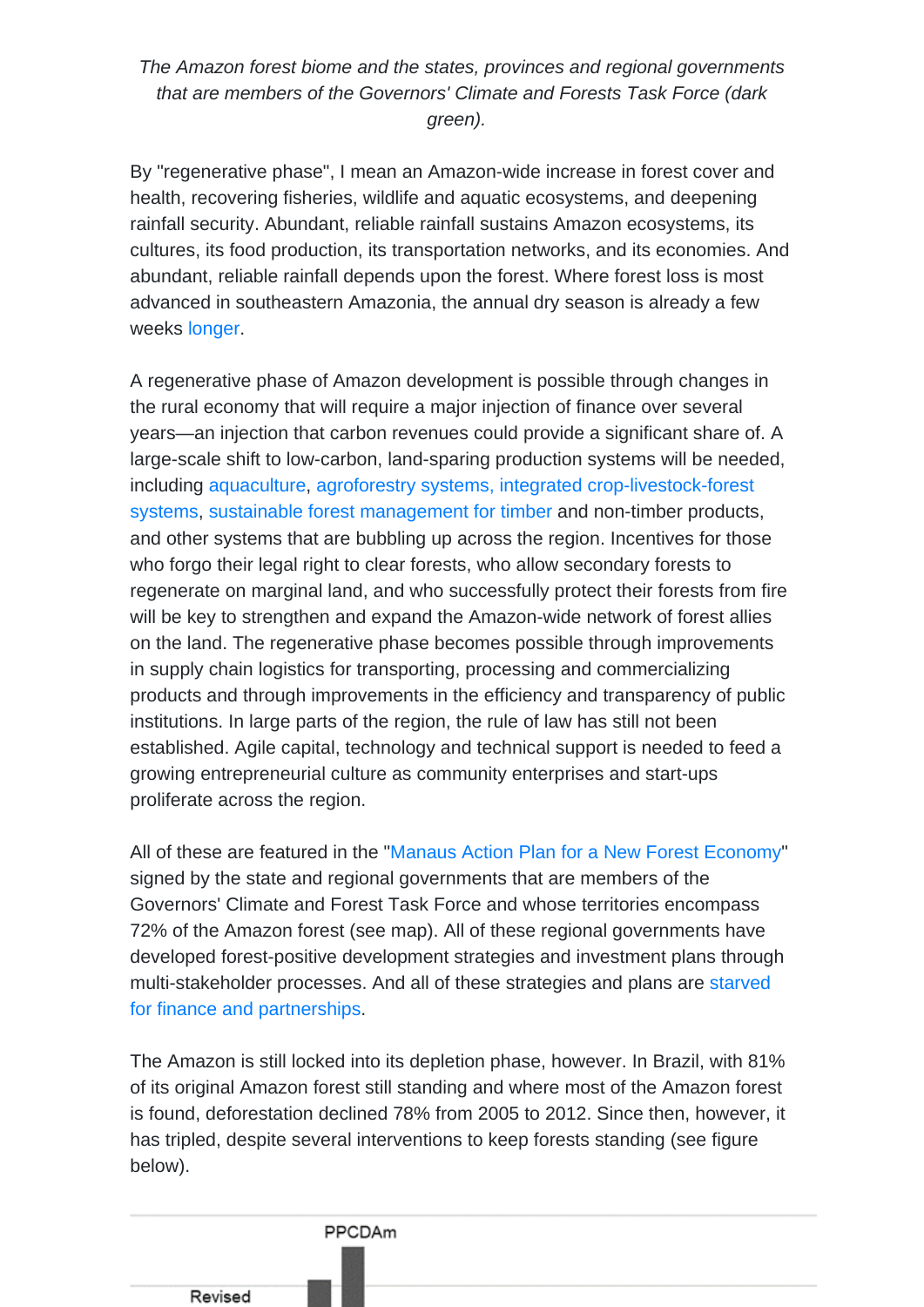Annual deforestation in the Brazilian Amazon (1995-2021) and some of the public policy and supply chain interventions to reduce it. See our [study](/home/earthin7/public_html/../uploads/2022/05/The New Carbon Market and the Brazilian Amazon Forest Report_EN.pdf) for more information on the interventions. Deforestation data are from [INPE/PRODES.](http://www.obt.inpe.br/OBT/assuntos/programas/amazonia/prodes)

The [main reason deforestation declined](/home/earthin7/public_html/../Pub/1211) 78% is Brazil's own inter-agency strategy—the Plan for the Prevention and Control of Amazon Deforestation (PPCDAm). One of the biggest lessons emerging from the PPCDAm experience is that command-and-control measures alone are not enough to control a vast forest frontier and drive a regional transition to a regenerative phase of development. The PPCDAm's suppression of deforestation weakened in part because finance to compensate Brazil for the emissions reductions it achieved didn't materialize at the scale that was needed and anticipated. Brazil's huge investment in the PPCDAm resulted in 7 billion tons of avoided  $\mathsf{CO}_2$ emissions—one of the world's biggest climate change mitigation results. However, only 4% of these emissions reductions have been compensated by the international community—a total of \$1.4 billion since 2009. Furthermore, the main financial delivery mechanism for this funding, the Amazon Fund based at the Brazilian National Development Bank (BNDES), was slow and bureaucratic.

In the absence of finance at the scale and speed that is needed to implement forest-friendly development strategies, Amazon forest and natural resource depletion is likely to continue. Indeed, this is the history of the vast majority of industrialized societies.

Fortunately, the long-awaited demand for forest carbon credits is upon us. First, more than [5000 companies](https://unfccc.int/climate-action/race-to-zero-campaign) that have made commitments to become climate neutral, or "net zero", are moving the voluntary carbon market from [niche to](https://www.ecosystemmarketplace.com/carbon-markets/) [mainstream.](https://www.ecosystemmarketplace.com/carbon-markets/) Second, demand should expand further because of decisions made in Glasgow at the recent COP26 climate summit on Article 6 of the Paris Agreement, establishing the rules for the sale of carbon emissions reductions from government to government (Article 6.2) and from business to business or business to government (Article 6.4). These Article 6 decisions provide the global framework for carbon emissions reductions transactions that is linked to the decarbonization commitments every nation has made under the Paris Agreement through their nationally-determined contributions.

The states of the Brazilian Amazon are extremely well positioned to supply this growing market with high quality forest carbon credits. A large volume of forest carbon credits should soon be available from jurisdictional REDD+ (J-REDD+) programs developed over the last decade by many of these states. J-REDD+ programs are designed to finance the transition from a depletion phase to a regenerative phase of development through the sale of credits for reductions in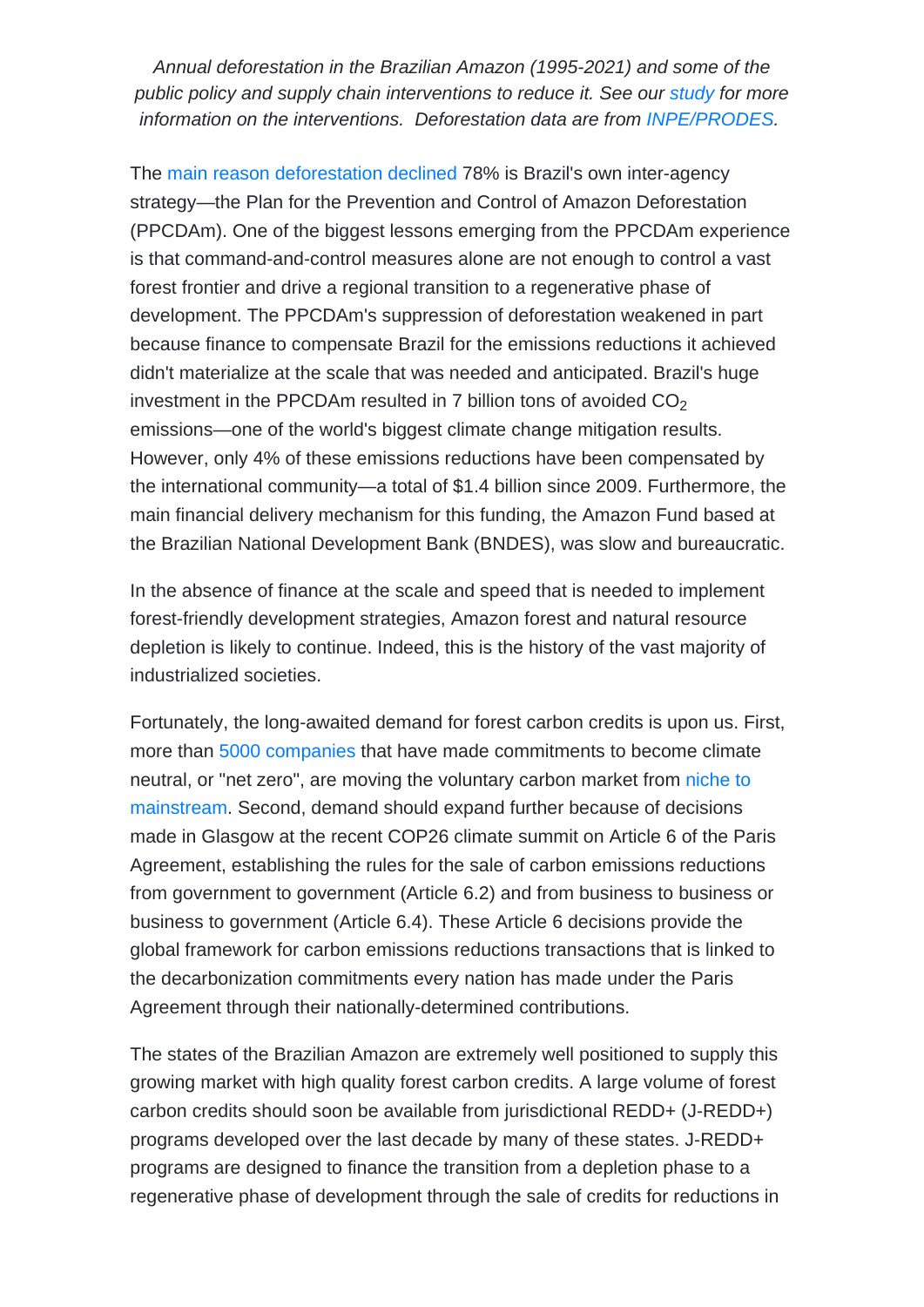emissions from deforestation and forest degradation that meet rigorous international standards. The money only flows if emissions reductions are real and additional, and if key stakeholders, including indigenous peoples and local communities, are full participants in the development of the program with a just share of the program's benefits.

The systemic approach to emissions reductions and regional decarbonization that is the foundation of J-REDD+ programs avoids many of the challenges faced by small-scale projects that are disconnected from public institutions or policies. The large geographical scale of J-REDD+ programs means that the risk of leakage is much lower. The problem of overstated impacts [that has plagued](https://www.pnas.org/doi/10.1073/pnas.2004334117) [forest carbon projects in the Brazilian Amazon](https://www.pnas.org/doi/10.1073/pnas.2004334117) is also avoided in J-REDD+ programs.

To be clear, there is still no finance flowing to J-REDD+ programs through the sale of credits, but their potential can be seen in the experiences of the two states in the Brazilian Amazon—Acre and Mato Grosso—that have established ["results-based-payment" contracts](https://www.giz.de/en/worldwide/73732.html) with the governments of Germany and the UK. Through these contracts, Acre and Mato Grosso receive payments for emissions reductions already achieved; no carbon credits are transacted. These important laboratories of forest frontier governance, involving amounts of finance that are [far too small](/home/earthin7/public_html/../Pub/23337) to bend the curve on deforestation, have demonstrated that indigenous peoples gain far [greater participation](/home/earthin7/public_html/../Pub/7992) in public policy dialogues and design processes, that significant benefits can reach communities on the ground, and governance structures can increase the transparency and efficiency of financial flows.

The new carbon market could deliver a significant share of the missing finance that is needed in the Brazilian Amazon to make the transition to the regenerative phase of its development. We estimated potential revenues from the sale of forest carbon credits from the J-REDD+ programs of Brazilian Amazon states assuming a transition to a regenerative phase of development (see figure below). Even at a price of only  $\$10\text{/tCO}_2$ , these revenues could surpass  $\$13$ billion by 2030<sup>[1]</sup>, or about \$2B/year. In comparison, the Amazon Fund provided \$1.4 billion over ten years.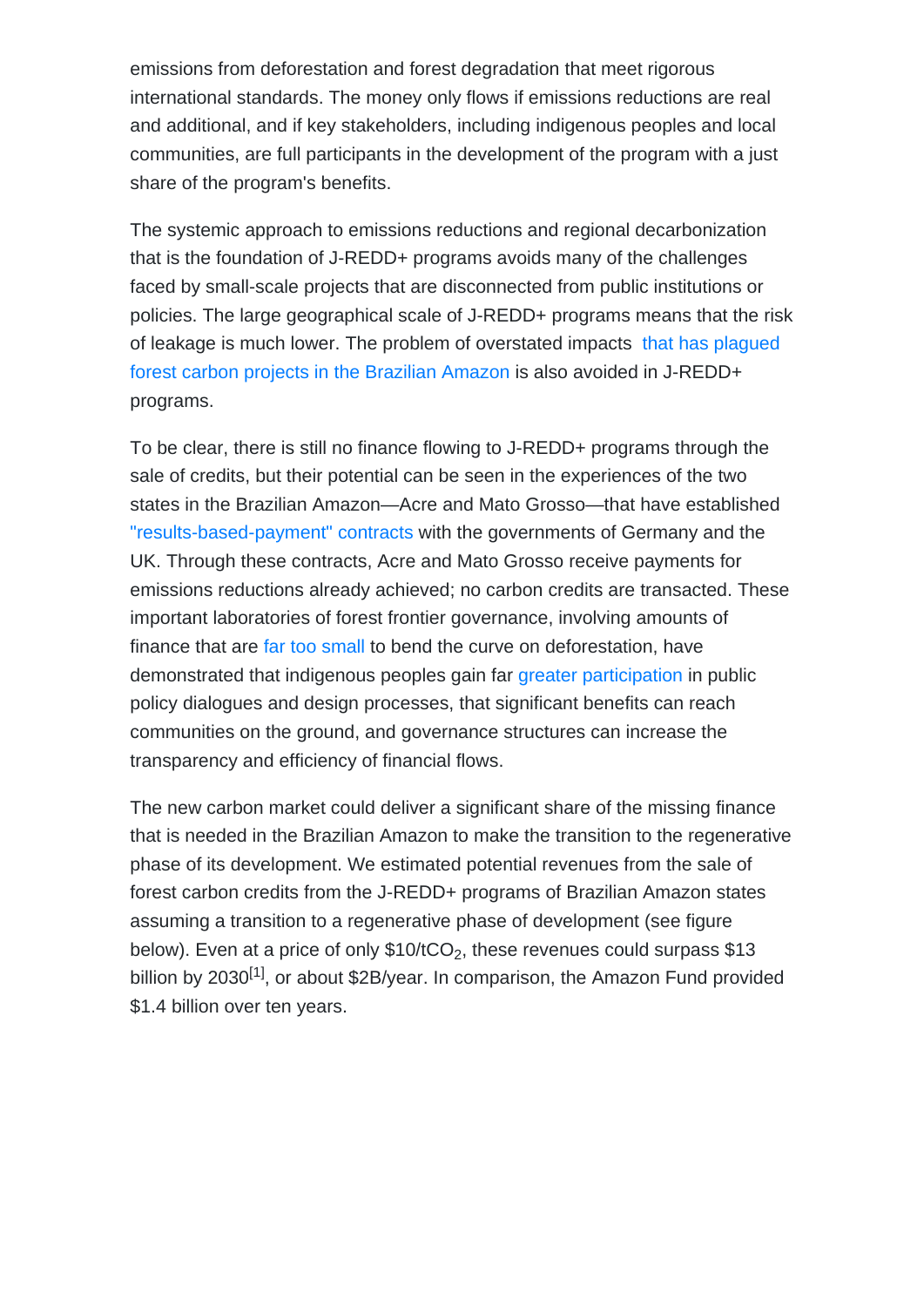Brazilian Amazon forest and emissions scenario analyzed in a new Ell study. See the study for core assumptions. In this scenario, net emissions of Amazon forest carbon decline from roughly 700  $M<sub>1</sub>CO<sub>2</sub>$  in 2021 to a net sink of 200  $M<sub>1</sub>CO$  $2$  in 2030. This net emissions estimate does not include net uptake by primary forests.

This potential financial flow is real. Contracts are under negotiation today between some states of the Brazilian Amazon and companies for the purchase of future J-REDD+ credits.

A whole, healthy Amazon forest is one essential component of the broader global agenda of decarbonization that must take place if we are to avoid the catastrophic effects of climate change. Companies that purchase high-quality forest carbon credits—such as those soon to become available from Brazilian state J-REDD+ programs—should be recognized for their legitimate contributions to this important piece of the climate change solutions puzzle. But such purchases of carbon credits should not be used by companies in lieu of